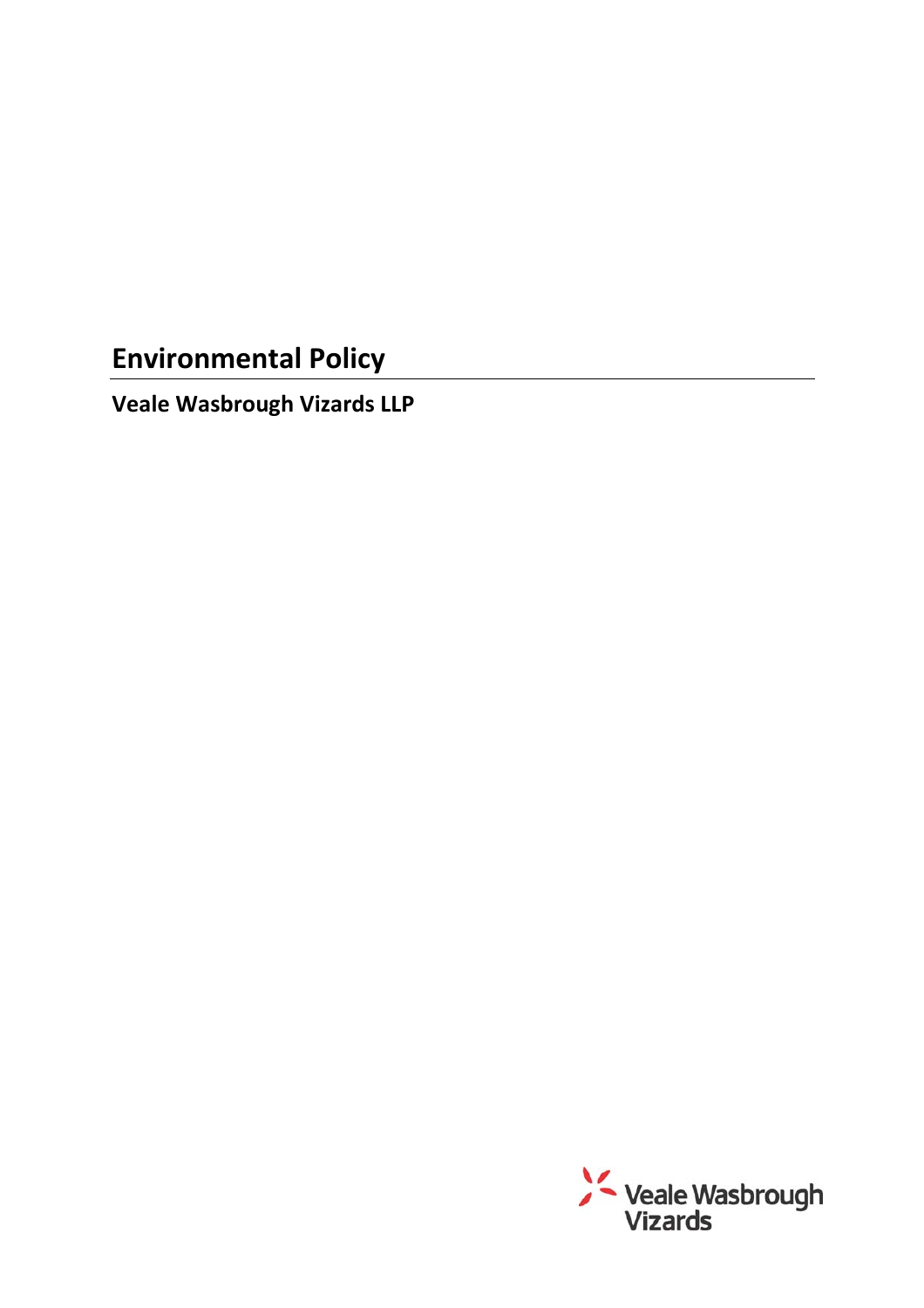# 1 **Overview**

We recognise that an awareness of the environment and associated issues is essential. Our objective is to achieve a balance that addresses the needs of the business whilst complying with our responsibility as an organisation to help maintain the environment.

We recognise that the following activities have an impact on the environment:

- electricity, water and gas consumption
- resource use, waste production and levels of recycling
- business travel (including couriers and client travel)
- employee commuting
- engaging suppliers (e.g. production of building furnishings/equipment, production and purchase of other materials including stationery and printer ink and the delivery transport of all supplies).
- other activities which the firm is indirectly responsible for (e.g. energy used by off-site, file storage facilities, printing of e-mails by external recipients etc).

## 2 **Our commitment**

We recognise the need to reduce our impact on the environment and to take responsibility for future generations by ensuring our business is run sustainably.

In order to achieve this, we commit to:

- reducing our consumption of resources and waste and to reduce our carbon footprint by at least 10% between 2015 and 2018
- improving and promoting recycling throughout our offices
- minimising the environmental impacts of our business operations, including consideration for the environmental criteria used in the procurement of goods and services
- establishing measurable targets for minimising the environmental impacts of our business operations and implementing programmes to achieve those targets
- challenging ourselves to continuously improve our environmental performance and implement recognised best practice into our business operations
- encouraging partners, staff, suppliers and clients to share these objectives and participate in our programmes
- implementing an environmental management system throughout the firm
- becoming ISO 14001 accredited.

To meet our commitments under this environmental policy, we**:** 

- monitor our carbon footprint on a monthly basis utilising tools available
- regularly monitor and service the air conditioning units to ensure that they are used appropriately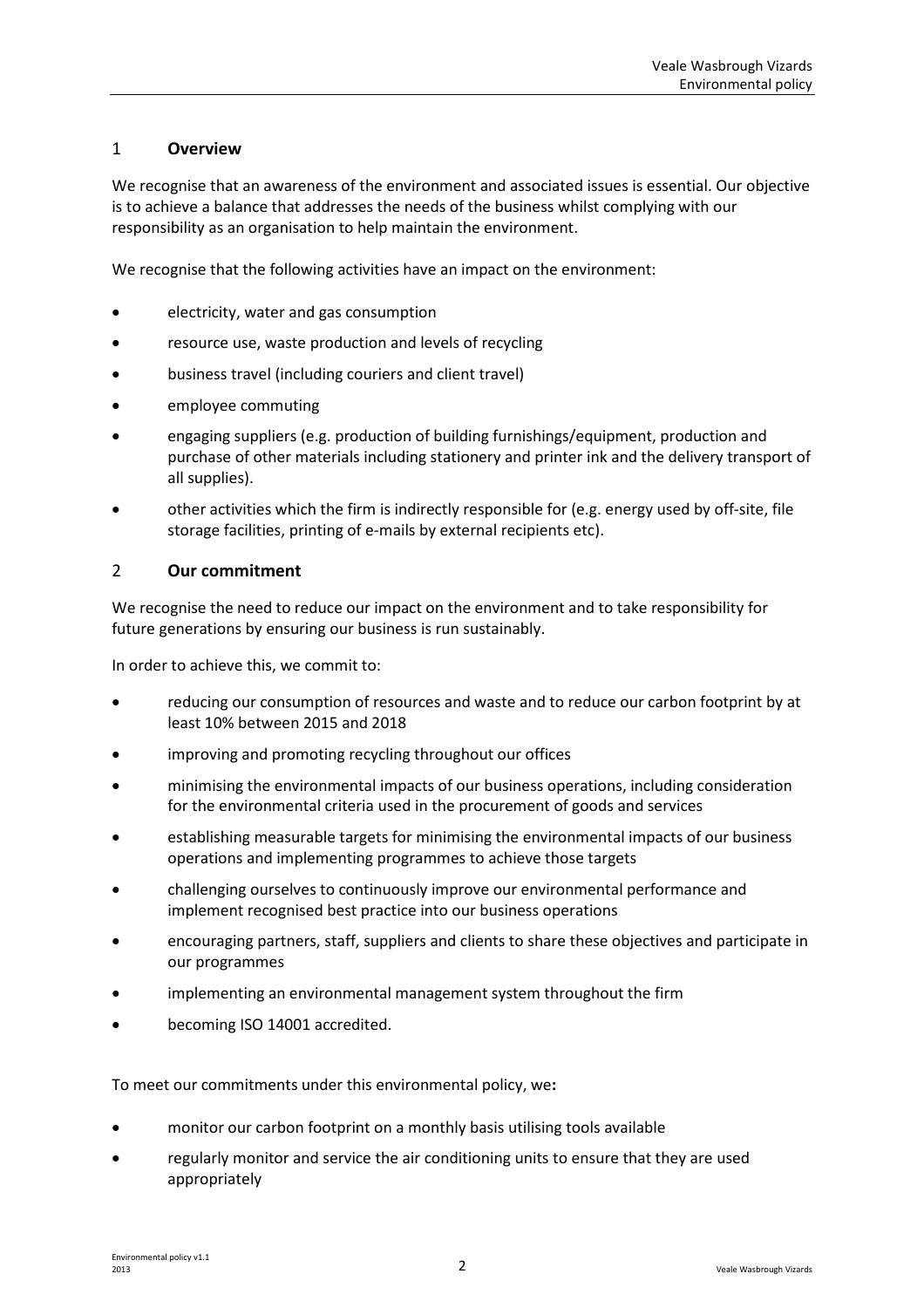- where practical, ensure that lights are not left when not needed through the use of localised switched and automatic sensing switches)
- encourage all electrical equipment to be switched off at the end of the day
- encourage all waste paper, printed paper, magazines, newspapers, glass, cans and plastic to be recycled
- encourage staff to keep the printing of correspondence and documents to an absolute minimum, especially colour
- utilise duplex printing as the default printing option across the whole firm
- encourage e-mail recipients not to print out e-mails and documents unless unavoidable

## 3 **Responsibilities**

We have established a project team for the assessment and compilation of the ISO 14001 environmental management system with the objective being our accreditation to the standard.

Knowledge of our environment activities are covered in our staff induction plan, which is actioned for every new member of staff upon commencement of their employment.

We are registered as part of the Law Society's Legal Sector Alliance which is developing a common approach to these issues across the profession and develop further environmental schemes such as the Cycle to Work Scheme which is set out below.

## **Membership of the Legal Sector Alliance (LSA)**

The Legal Sector Alliance, of which we are a member, is an inclusive movement of law firms and organisations committed to working collaboratively to take action on climate change by reducing their carbon footprint and adopting environmentally sustainable practices.

As members of the Legal Sector Alliance, we commit to:

- measure, manage and reduce the impact of our operations;
- work with external stakeholders to reduce our indirect impact;
- integrate awareness of climate change across our business:
- advise clients on the opportunities and obligations arising from and under climate change law;
- work collaboratively to engage in the public debate on climate change and to develop, apply and promote best practice across the sector;
- report on our progress and be accountable; and
- adopt and pursue a challenging emissions reduction target appropriate for our own organisation and needs, achievement of which will deliver over stated time periods a meaningful and progressive reduction in our emissions.

# 4 **Processes for energy reduction and carbon footprint reduction**

#### **Energy reduction**

With a view to saving energy, we adopt the following measures: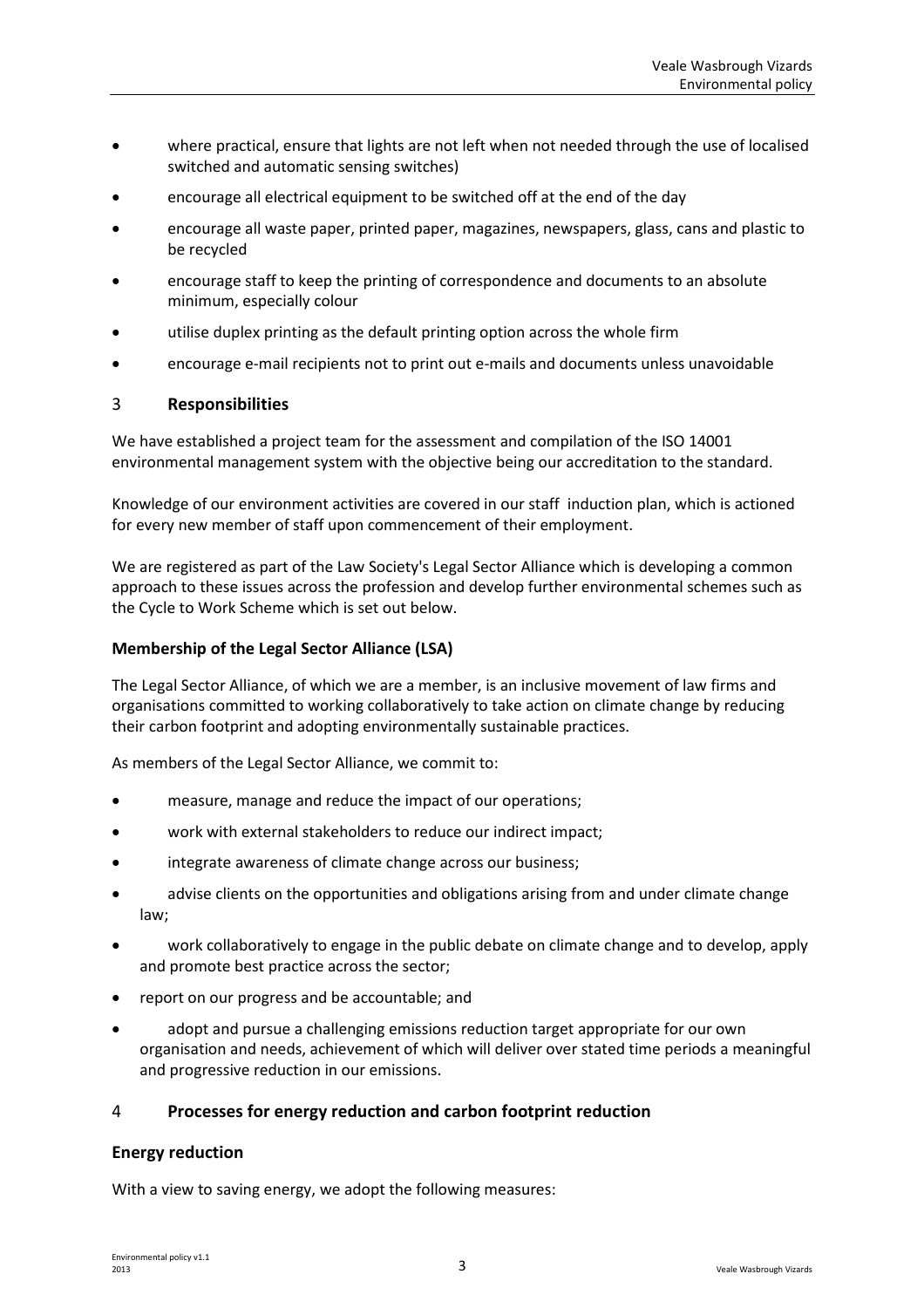- electricity, gas and water consumption costs are monitored on a monthly basis via the use of sophisticated software that allows us to see the peaks and take actions to reduce output
- suppliers of electricity, gas and water are continually reviewed with the aim of changing supplier where more advantageous cost terms can be achieved. We refuse to accept estimated bills for gas or electricity usage
- in the design of our office layout, we ensure that radiators and heaters are not obstructed
- the central heating controls are set in line with any change in occupation times
- the air conditioning units are monitored and serviced regularly and guidance is given to all staff to ensure they are used appropriately particularly in Summer and Winter seasons
- localised switches and automatic sensing switches have been installed across the firm so that lights are not left on in areas when not needed
- where possible, all equipment is switched off at the end of the day
- members of staff are encouraged to take the stairs instead of the lifts.

## **Environmental reduction**

With a view to maintaining the environment, we adopt the following measures:

- all waste paper, printed paper, magazines, newspapers and plastic are recycled by the firm
- our paper stocks are sourced to ensure they are environmentally friendly carrying both EMAS and ISO 14001 environmental management standards
- the default option on printers is for double sided prints. All new printers and photocopiers are purchased to cater for this requirement
- we deploy 'follow-me-printing' which allows staff to only print what they need to
- recipients of firm emails are prompted to consider the need for printing the email
- where possible, staff are actively encouraged to lift-share, cycle or walk to work with the aim of keeping car use to a minimum
- where possible we recycle office waste e.g. print toners, confidential papers, magazines, food waste, plastics .etc
- we have initiated an environmental purchasing policy (see below).

#### **Ethical Environmental Procurement policy**

Careful evaluation is carried out before appointing suppliers or sub-contractors and ongoing assessment of performance is conducted through the duration of the supplier relationship.

Each contract will vary in nature and our procurement processes are designed to be adapted to cover a wide variety of supplier requirements. This ensures that long-term and high-value contracts will be subject to the most detailed scrutiny. The process will include an initial and detailed scoping of the project/service required. Once the decision to appoint a new supplier or contractor has been established, a variety of criteria will be used to evaluate potential suppliers. These criteria will include price, quality, technical skills/experience, contractual terms, service levels and references. Depending on the nature of the contract, we will also consider factors such as local suppliers, environmental factors, CSR and diversity policies.